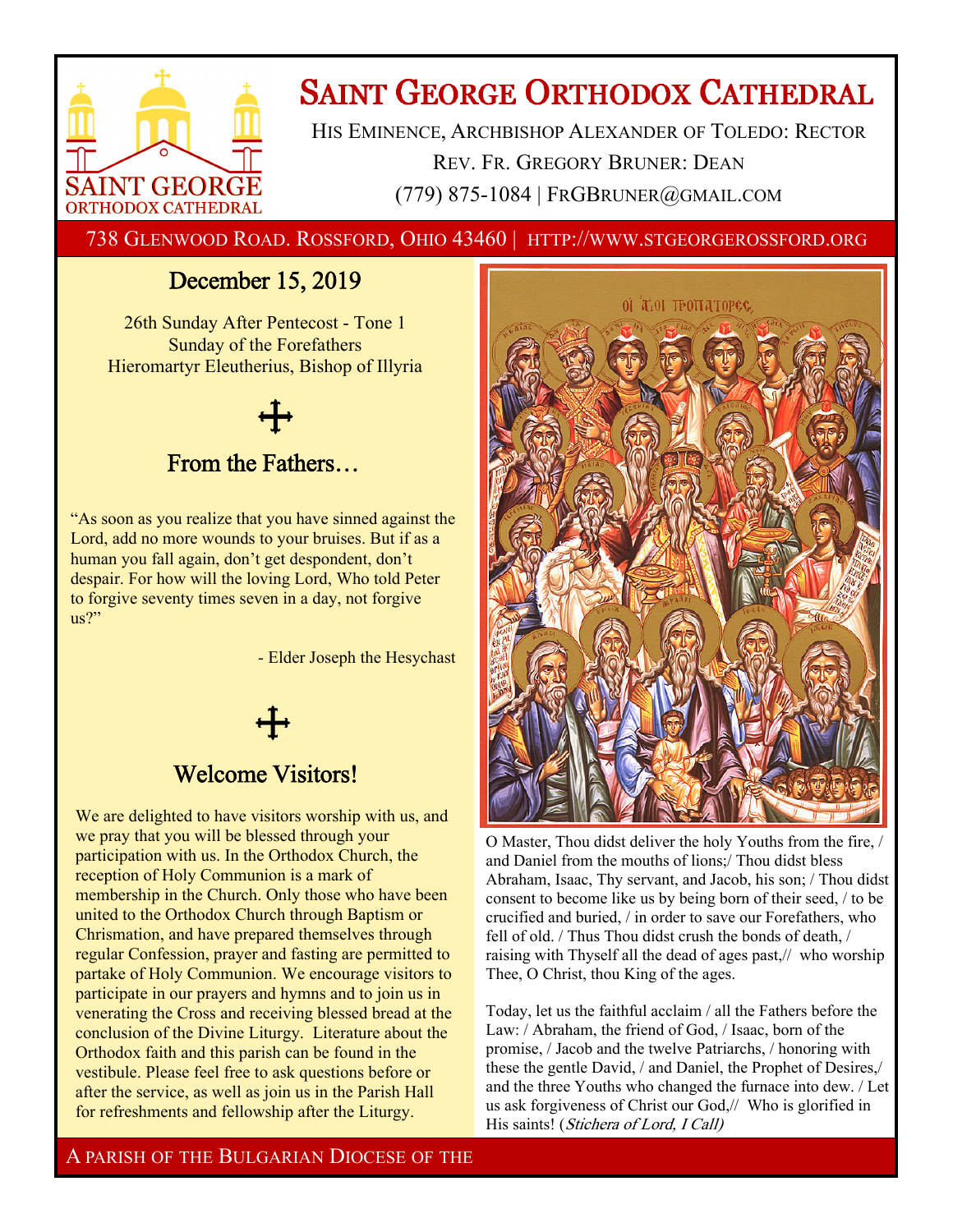# TODAY'S WORSHIP - HYMNS AND SCRIPTURE READINGS

# Resurrection Troparion in Tone 1

When the stone had been sealed by the Jews,/ while the soldiers were guarding Thy most pure body,/ Thou didst rise on the third day, O Savior, / granting life to the world./ The powers of heaven therefore cried to Thee, O Giver of Life:/ "Glory to Thy Resurrection, O Christ!/ Glory to Thy Kingdom!// Glory to Thy dispensation, O Thou who lovest mankind!"

# Forefathers Troparion in Tone 2

Through faith Thou didst justify the Forefathers, / betrothing through them the Church of the gentiles. / These saints exult in glory, / for from their seed came forth a glorious fruit: / she who bore Thee without seed.// So by their prayers, O Christ God, have mercy on us!

Glory to the Father and to the Son and to the Holy Spirit. Now and ever and unto ages of ages. Amen.

# Forefathers Kontakion in Tone 6

Ye did not worship the graven image,/ O thriceblessed ones,/ but armed with the immaterial Essence of God,/ ye were glorified in a trial by fire./ From the midst of unbearable flames ye called on God, crying:/ "Hasten, O compassionate One! / Speedily come to our aid,// for Thou art merciful and able to do as Thou dost will!"



# Epistle: Colossians 3:4-11

# Gospel: Luke 14:16-24

When Christ who is our life appears, then you also will appear with Him in glory.

Therefore put to death your members which are on the earth: fornication, uncleanness, passion, evil desire, and covetousness, which is idolatry. Because of these things the wrath of God is coming upon the sons of disobedience, in which you yourselves once walked when you lived in them. But now you yourselves are to put off all these: anger, wrath, malice, blasphemy, filthy language out of your mouth.

Do not lie to one another, since you have put off the old man with his deeds, and have put on the new man who is renewed in knowledge according to the image of Him who created him, where there is neither Greek nor Jew, circumcised nor uncircumcised, barbarian, Scythian, slave nor free, but Christ is all and in all.



Then He said to him, "A certain man gave a great supper and invited many, and sent his servant at supper time to say to those who were invited, 'Come, for all things are now ready.'

But they all with one accord began to make excuses. The first said to him, 'I have bought a piece of ground, and I must go and see it. I ask you to have me excused.' And another said, 'I have bought five yoke of oxen, and I am going to test them. I ask you to have me excused.' Still another said, 'I have married a wife, and therefore I cannot come.' So that servant came and reported these things to his master.

Then the master of the house, being angry, said to his servant, 'Go out quickly into the streets and lanes of the city, and bring in here the poor and the maimed and the lame and the blind.' And the servant said, 'Master, it is done as you commanded, and still there is room.' Then the master said to the servant, 'Go out into the highways and hedges, and compel them to come in, that my house may be filled. '

For I say to you that none of those men who were invited shall taste my supper."

EMERGENCY SICK CALLS ARE ALWAYS AVAILABLE! CALL FR. GREGORY: (779) 875-1084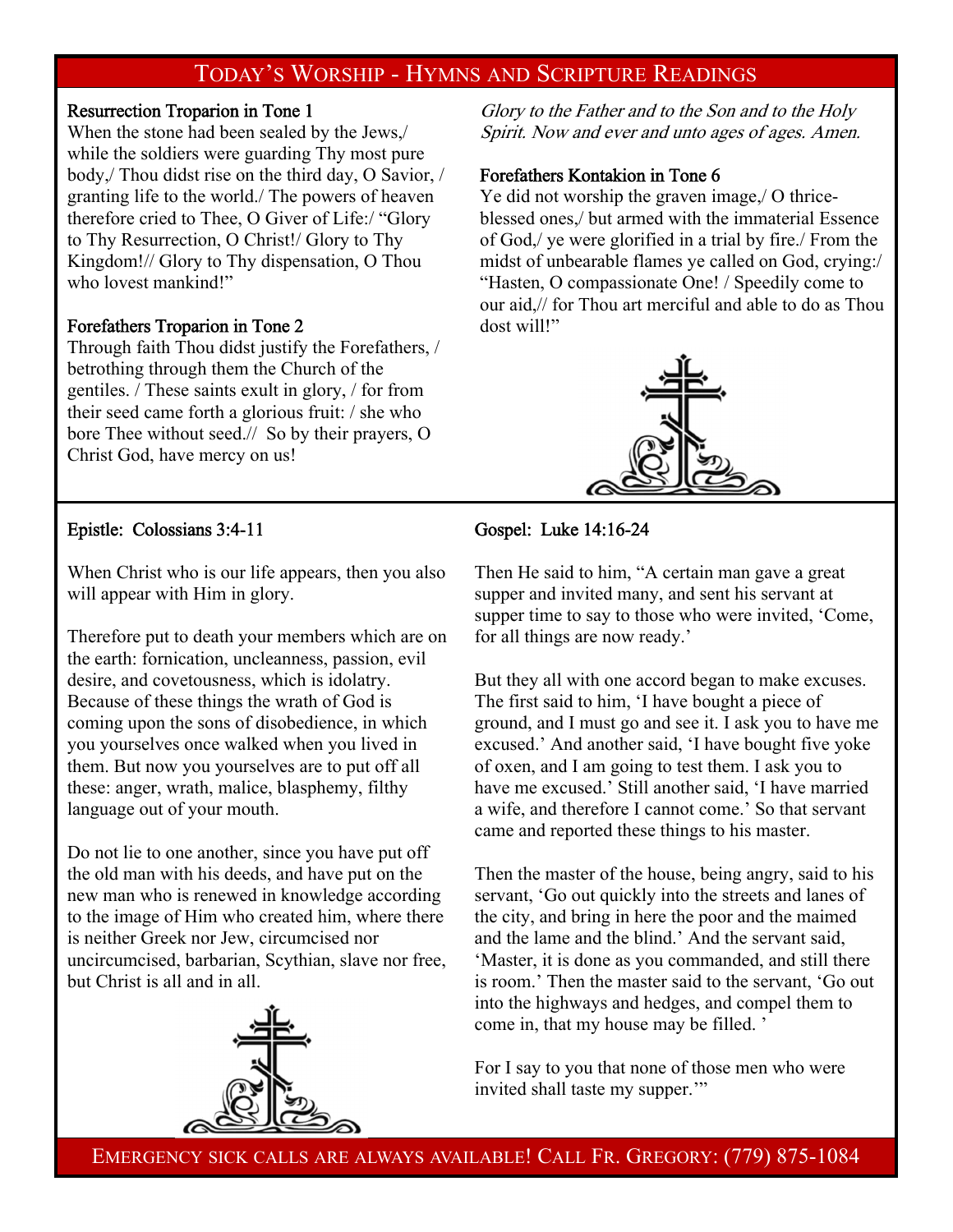# THIS WEEK AND LIFE IN CHRIST

# Sunday, December 15th 10:00 AM Divine Liturgy 12:00 PM Advent Celebration

Sunday of the Forefathers Hieromartyr Eleutherius, Bishop of Illyria St. Stephen the Confessor, Archbishop of Surozh Colossians 3:4-11, Luke 14:16-24

#### Monday, December 16th

 $\overline{a}$ 

 $\overline{a}$ 

 $\overline{a}$ 

 $\overline{a}$ 

Prophet Haggai Martyr Marinus of Rome 1 Timothy 5:1-10, Mark 9:42-10:1

# Tuesday, December 17th 9:00 AM Office Hours 6:30 PM Parish Council Meeting

Holy Prophet Daniel and the Three Holy Youths: Ananias, Azarias, and Misael 1 Timothy 5:11-21, Mark 10:2-12

# Wednesday, December 18th 9:00 AM Office Hours

Martyr Sebastian of Rome and his companions St. Modestus, Archbishop of Jerusalem 1 Timothy 5:22-6:11, Mark 10:11-16

#### Thursday, December 19th

Martyr Boniface of Tarsus in Cilicia & Righteous Aglais Martyrs Elias, Probus, and Ares, in Cilicia 1 Timothy 6:17-21, Mark 10:17-27

# Friday, December 20th

Forefeast of the Nativity of Christ Hieromartyr Ignatius the God-bearer, Bishop of Antioch Repose of St. John of Kronstadt 2 Timothy 1:1-2, 8-18, Mark 10:23-32

# Saturday, December 21st 5:00 PM Great Vespers

Forefeast of Nativity of Christ, Saturday before Nativity

Virgin-Martyr Juliana of Nicomedia Galatians 3:8-12, Galatians 5:22-6:2 Luke 13:18-29, Luke 16:10-15

Sunday, December 22nd 10:00 AM Divine Liturgy Forefeast of Nativity of Christ, Sunday before Nativity Greatmartyr Anastasia Hebrews 11:9-10, 17-23, 32-40 Matthew 1:1-25

# Holy Youths and Faithful Children



#### The Prophet Daniel and his companions, the three Holy Youths Ananias, Azarias and Misael faced many temptations.

The four boys lived at the time of a great tragedy—the conquest of the Kingdom of Judah by the Babylonian Empire. The four were among the masses of Jews who were taken away into exile, in what we know as the "Babylonian Captivity." Attractive and intelligent, they were chosen to be trained for service in the court of King Nebuchadnezzar.

But in spite of intense indoctrination in the language and philosophy of their captives, these four refused to worship the gods of the Babylonians. They were given beautiful clothes, food from the royal table, and other special privileges. Nothing could make them abandon their faith in the God they knew.

Our children and young people face their own challenges. In our culture, full of temptations to abandon that faith, are there ways in which parents and families can help children be strong in the Orthodox faith? A notable book answers "yes."

Elizabeth White's "Following a Sacred Path: Raising Godly Children" (Ancient Faith Publishing, Chesterton, Indiana 2013) presents methods and activities to nourish a strong faith in a child, so that he or she will stay on that "sacred path" for life. The author is a Montessori teacher, and is also trained in the use of the "Catechesis of the Good Shepherd" program. As she writes, the parable of the Good Shepherd is an especially appealing and important one for young children, who need to feel that they are loved and protected by someone they can completely trust.

Each chapter of the book begins with a quotation from an educator or from Scripture. This is followed by a list of three or four objectives things the reader should realize after finishing the chapter. At the end of the chapter are suggested activities, based on the chapter's contents. One chapter discusses the seven gifts of the Holy Spirit enumerated in Isaiah 11: 1-2. The author offers ways to present them to a child. In another chapter, she advises parents and teachers to ask questions that will encourage children to think and work out answers, rather than cutting off thinking by giving answers.

The book reflects admirable compassion for all kinds of people. For example, the author writes that her church school class creates Christmas cards to be given to homeless people at the parish's Christmas dinner. She asks her young students not to include a cheery message in their cards because writing something like "Have a great Christmas" would "only serve as a reminder that Christmas is not so great" for the homeless. Instead, she writes a note that tells the recipient, "We are keeping you in our prayers."

Elizabeth White took a survey as she began her writing, asking Orthodox parents what they felt was their primary goal. Her personal favorite response is this one: "To help the child fall in love with God." Her book can help parents and teachers accomplish that beautiful goal.



# HAVE A QUESTION OR NEED TO CHAT? CALL OR EMAIL FR. GREGORY.